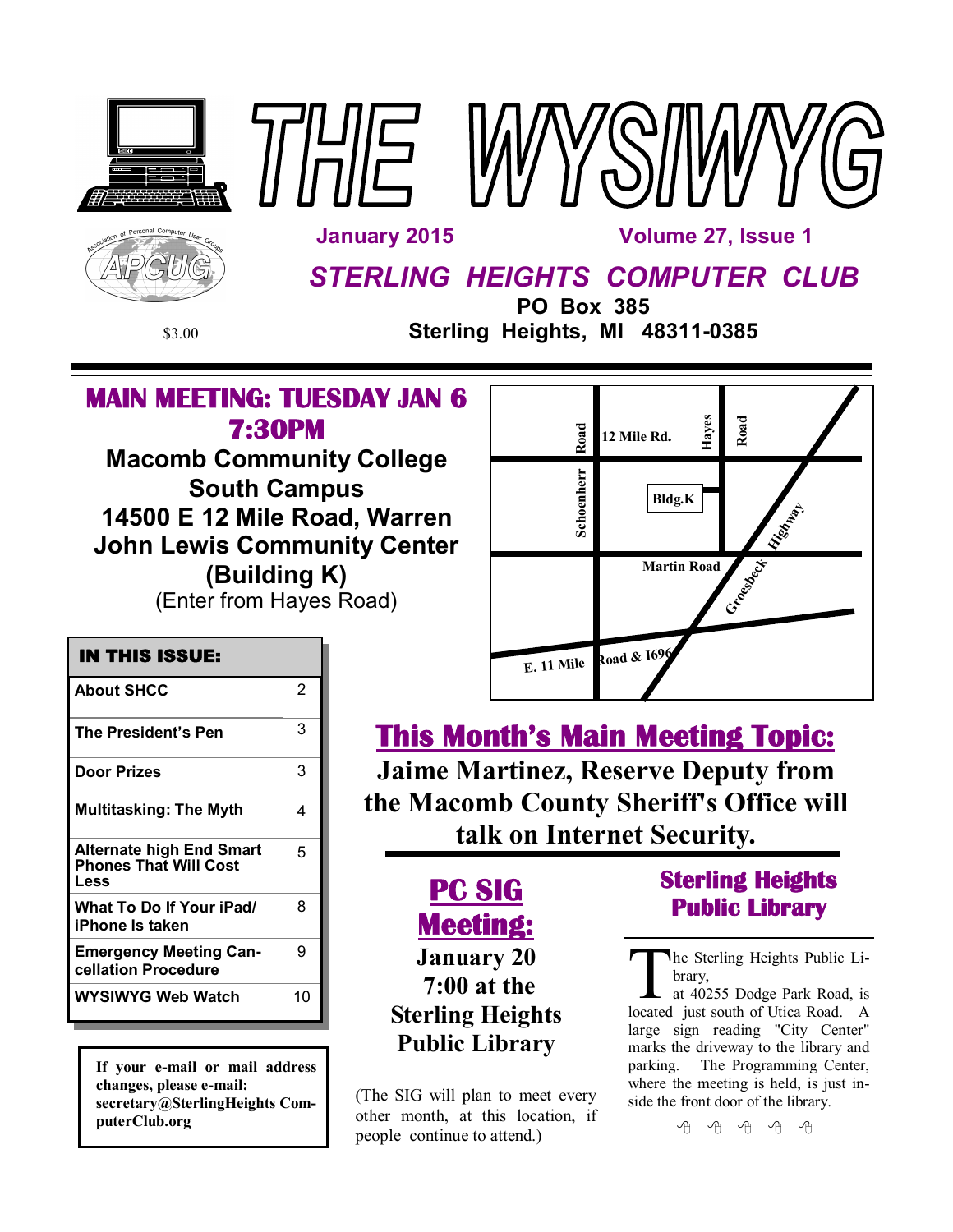### **THE WYSIWYG** *CONSUMISTION CONSUMISTION CONSUMING* $\sim$  **2015**

**Guests and visitors are welcome. People can attend any SHCC meetings during two consecutive months before deciding to become a member or not. Meetings include the main meeting and SIG. July and August don't count since there is no main meeting. Membership includes admission to all SHCC functions and the newsletter. Membership is open to anyone. It is not limited to the residents of Sterling Heights.**

### **DUES: \$25/YEAR**

## **Resource People:**

- Family Tree Firefox FoxPro General Computer Questions Hardware MS Publisher MS Word Spreadsheets
- Rick Schummer Don VanSyckel Rick Schummer Jack Vander-Schrier John Rady Rick Kucejko Rick Schummer

## **SHCC Coordinators:**

| гашну ттес<br>Firefox<br>FoxPro<br>General Computer<br>Questions<br>Hardware<br>MS Publisher<br>MS Word<br>Spreadsheets                                      | <b>INIUN DUTTUMILITEI</b><br>Don VanSyckel<br>Rick Schummer<br>Jack Vander-Schrier<br>John Rady<br>Rick Kucejko<br>Rick Schummer<br>Rick Schummer |                    | President: Mike Bader    |
|--------------------------------------------------------------------------------------------------------------------------------------------------------------|---------------------------------------------------------------------------------------------------------------------------------------------------|--------------------|--------------------------|
| <b>SHCC Coordinators:</b><br>Associate Editor<br>Door prizes<br>Greeter for visitors<br>Newsletter publisher<br>Novice SIG<br>Program Coordinator Mike Bader | Rick Schummer<br>Don VanSyckel<br>Lindell Beck<br>Rick Kucejko<br>Paul Baecker                                                                    | 2015 SHCC Officers | President: Don VanSyckel |
| Publicity<br>Resource People<br>PC SIG<br>Welcome & check-in Jim Waldrop<br>desk.<br>Web Site<br>Web Watch column                                            | Patrick Little<br>open<br>Jack Vander-Shrier<br>Don VanSyckel<br>Paul Baecker                                                                     |                    |                          |
|                                                                                                                                                              | Contact Information:                                                                                                                              |                    |                          |

|              | 586-286-2314 webwatch@sterling     |
|--------------|------------------------------------|
|              | heightscomputerclub.org            |
|              | 586-447-6683 mdbader@flash.net     |
|              | 586-939-4278 Ljb48312@gmail.com    |
| 586-294-5687 | frederic@gdls.com                  |
|              | 586-566-6166 $i$ hess@comcast.net  |
|              | 248-879-6180 rick@kucejko.com      |
| 586-264-1497 | $pb$ little@wideopenwest.com       |
|              | 586-268-3626 espee37@att.net.      |
|              | 586-254-2530 rick@rickschummer.com |
|              | 586-731-9232 don@vansyckel.net     |
|              | 586-739-5952 jvanders@comcast.net  |
|              |                                    |
|              |                                    |



**CLUB ADDRESS:** PO Box 385, Sterling Heights, MI 48311-0385 **CLUB E-MAIL ADDRESS:** Info@SterlingHeightsComputerClub.org **CLUB WEB PAGE:** http://www.SterlingHeightsComputerClub.org

## **Four Month Meeting Schedule:**

## **JANUARY 2015**

- 6 **SHCC** Deputy **Jaime Martinez, from the Macomb County Sheriff's Office will talk on Internet Security.**
- 7 COMP meeting
- 11 SEMCO meeting
- 20 PC SIG

### **FEBRUARY 2015**

- 3 SHCC M**ain Meeting**
- 4 COMP meeting
- 8 SEMCO meeting
- ? Novice SIG

## **MARCH 2015**

- 3 SHCC M**ain Meeting**
- 4 COMP meeting
- 8 SEMCO meeting
- ? PC SIG

### **APRIL 2015**

- 7 SHCC M**ain Meeting**
- 1 COMP meeting
- 12 SEMCO meeting
- ? PC SIG

## **Other Computer Clubs:**

As a member of SHCC, you can attend meetings of other clubs where we have reciprocating membership agreements, at no charge.

### **Computer Club of Marysville and Port Huron (COMP)**

Time: 1st Wednesday, 7:00PM Place: Mackenzie Bldg, Room 201, St Clair Community College, Clara E McKenzie Library-Science Building, 323 Erie St. Port Huron, MI (810) 982-1187 Web Page: http://www.bwcomp.org Reciprocating: Yes

**South Eastern Michigan Computer Organization (SEMCO)**

Time: 2nd Sunday at 1:30PM Place: Altair, 1820 E Big Beaver Road, Troy, MI 48083 (248) 840-2400 Web page: http://www.semco.org Reciprocating: Yes

### **The OPC (Older Persons Commission) Computer Club**  Time: Every Tuesday at 10:00 Place: OPC in Rochester 248-656-1403.

Web page: www.opcseniorcenter.org. go to "Activities - Programs", then to "OPC Computer Club" for club information.

No cost for residents to join or attend meetings. \$150 fee for non-residents, (full facility usage) or \$1 per meeting. Reciprocating: No

Newsletter submissions are due 10 days before the club meeting, but the earlier the better. They should be sent to : WYSIWYG Publisher

5069 Fedora, Troy, MI 48098

OR at the e-mail addresses: newsletter@SterlingHeightsComputerClub.org

Unless stated otherwise, all materials contained in this newsletter are copyrighted by the Sterling Heights Computer Club. License is hereby granted to other clubs

(non-profit) to reprint with credit.  $\rm (C)$ 

**Page 2**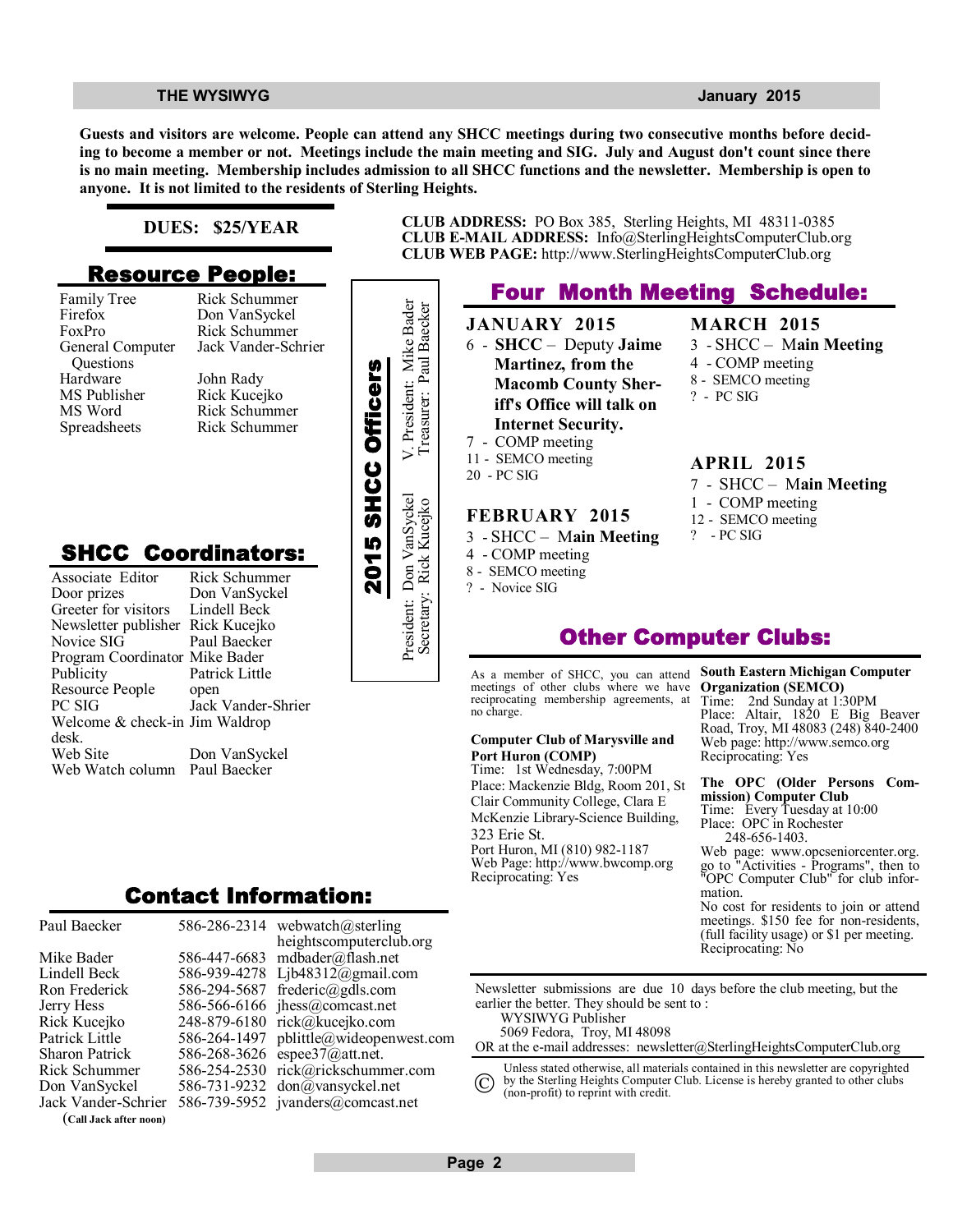### **THE WYSIWYG AND THE WYSIWYG** *CONSUMISTION* **<b>***CONSUMISTION*

## **The President's Pen**

 *by Don VanSyckel*

**A** belated Merry Christmas and a Happy New Year to you and yours. With the Christmas holiday in full swing writing this column snuck up on me so I am writing it at Metro Airport waiting to board a plane to Phoenix and will probably have to finish on the plane. Writing at the airport is a bit challenging for me because there are so many distractions, mostly the strange people that you see traveling. Walmart might have the corner on "Walmart People" but the airport is probably a good 4th or 5th runner up for weird people.

Usually we schedule the flight and reserve the car online. This time I expanded, sort of unintentionally, to reserve parking. The last time we flew and went to the usual parking lot outside the airport we were surprised that the lot was full and the lot was valeting the recently dropped off cars, for the same price. I don't like leaving my keys but we were told the other lots were in the same condition and the clock was ticking so we left the car and keys. This time I thought I'd call and check the status of the parking lot. I went to their web site to look for the phone number and there was the offer to make reservations at the best price. There was an extra \$1 charge which I think was for using the online service. Also I had to print and take the paper work with me to hand in to "use" the reservation.

We're coming off the holiday, the season of endless TV commercials for all the things you and yours simply can't live without. Smile. Let's discuss "shipping and handling" and service charges. I believe the "handling" part of "shipping and handling" is totally absurd and the shipping is questionable. In a brick and mortar store the product is shipped to the store in your area and the store handles it to unbox it, sometimes put it on a shelf in the back room, move the product to the floor, and put it on the shelf. Then the store handles it again during the check



you went shopping and when you checked out there was a shipping and handling charge added to every item. You'd be outraged.

When we shop online we compare prices of the online product against the in-store product. Do you include the shipping and handling in your price comparison? The online retailer has much lower costs than the brick and mortar retailer. No clerks standing around waiting to help you. The online retailer does not worry about customer opinion of their staff, and the building is a warehouse, with no decorations or frills. The online retailer sells some products they don't stock. Their distributor stocks them so the online retailer doesn't even have to invest in the product to sell it. All this is why I maintain that handling for an online retailer is absurd and is simply a rip off.

Shipping is a little in between. The brick and mortar store and the online retailer both pay shipping to the store but the bulk freight of many or most of their deliveries is less per item. The individual to-the-door shipment to you from the online retailer is definitely an extra cost. This is why I term shipping as questionable. Many products are received by the online retailer in packaging suitable for shipping so they don't even have to package the stuff up before putting your address label on it.

Then there are other online retailers that entice you to sign up for premium service by paying a yearly fee and then your stuff is shipped free. Well not really free; it's really a prepaid shipping insurance. The retailer gets a bunch of people to put their money in a pool and that pays for shipping to those customers. The online retailer is betting that not every prepaid customer will use their allocation of the

shipping pool and that because people have a membership that gives them a lower price per purchase (no handling and shipping), they will be incented to make purchases with that online retailer instead of another one.

Then there are the "buy so much and get free shipping" offers. Recently I was shopping for a couple items on line and the retailer had this offer. The mark was \$35. My balance was just under \$30 and that would have had a \$8.50 shipping and handling charge. So I added one more of one item which brought my total to \$35.20. So for about \$3 less I got one more item. Explain that one.

The other thing that has helped reduce prices is the competition among the delivery services. Even the US Post Office has gotten into the contest with UPS, Fed Ex, DHL, and others. The *(Continued on page 9)*

一个 一个 **Door Prizes for DEC.** 

**D** oor prize drawings are held at regular club meetings. The winner's circle for December included:

**Mike Bader** won a USB cable.

**Louise Manning** won a 2 month extension of club dues.

**Gail Minnick** won a flashlight

**Walter Jendhoff** won a 2 month extension of club dues.

The following 3 people accepted the option to take door prizes next month. This option was offered in December because of the low number of door prizes available. These winners must be present at the January meeting to win.

**Ralph Osiinski Paul Cozort Ed Zaremba**

中 中 中 中 中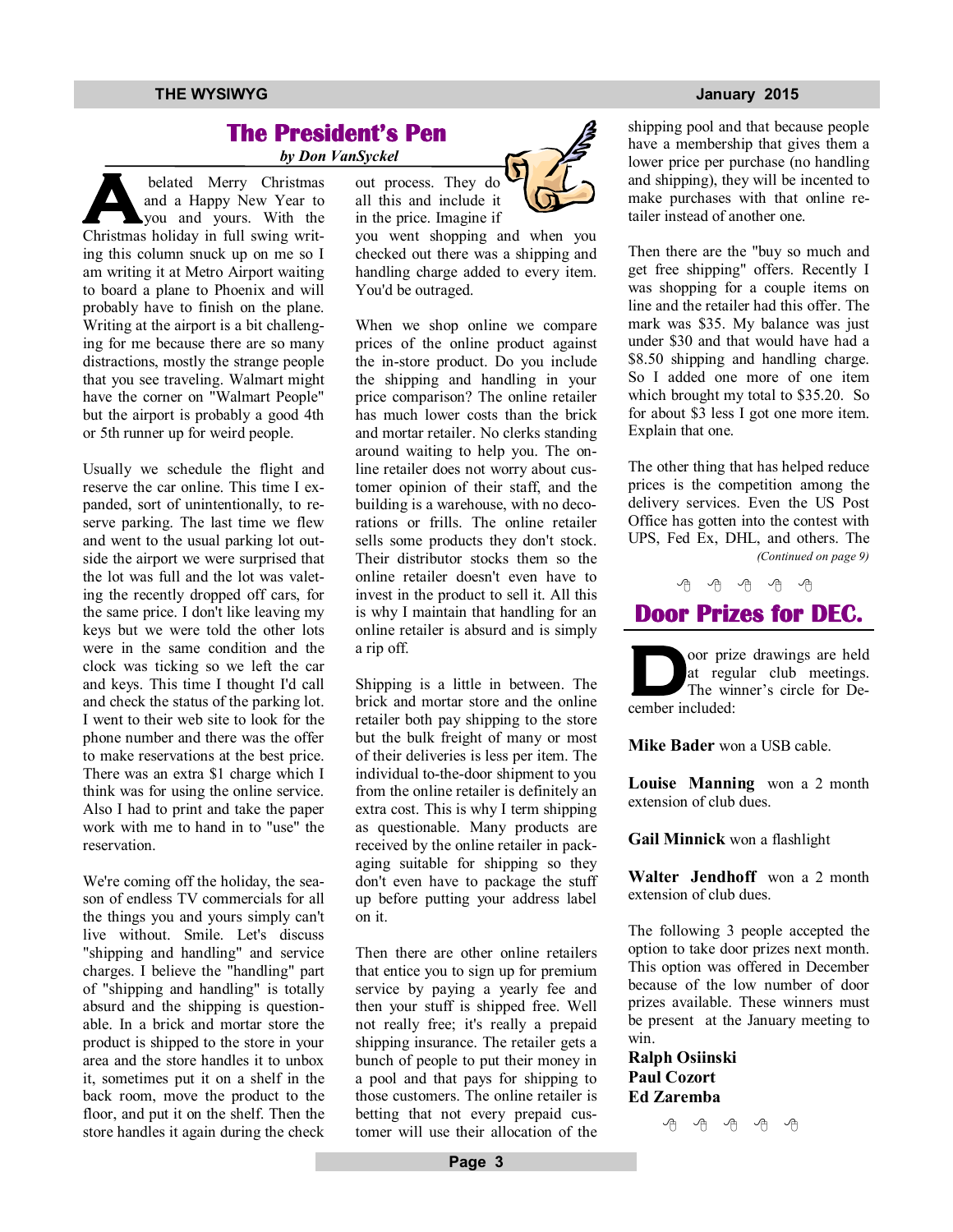## **Multitasking: The Myth**

**Diane Fahlbusch, ICON PC User Group (ICONPCUG), Long Island, NY editor@iconpcug.org**

**M** ultitasking became the highly touted skill to possess back at the start of the millennium. The business world thought that more work could be accomplished with the same amount of people with this method. However, do we really all mean the same thing when we say it? Can one learn how to multitask? And, the most important question, does multitasking make one more productive? Well, these questions have been the focus of numerous studies worldwide spanning over a decade. They have yielded some interesting results.

Multitasking is actually defined as performing more than one task simultaneously. An example of this is holding on a conversation while typing an email to a business associate. According to Earl Miller, a professor of neuroscience at MIT, we just cannot focus on more than one thing at a time. However, many people use the same expression to describe performing one task at a time, and then switching to another one quickly. Working in one program on your computer, and then switching to a different program in another open window is a common example. This is actually called "task switching", but it is often lumped under the category of multitasking.

Another statement is that one must "learn to multitask". This is true to a certain extent – all activities are learned. But "learning to multitask" is the wrong expression. What it really means is learning tasks so well that you do not need to concentrate to perform them properly. Think back to when you were four or five years old and just learning how to tie your shoelaces. You needed to concentrate and could not focus on anything else. But now you probably could NOT tie your shoelaces if you ACTULLY concentrated on doing it. However, when at least one task requires you to concentrate to accomplish it, multitasking is not necessarily happening. One is typically not doing either task well. As an example, most people listen to the radio while driving. But can you actually name the songs that were played, or remember the words? (Even when not attempting to multitask, most people do not pay attention to the lyrics. Think back to when then President Ronald Reagan quoted "Born in the USA" in a patriotic speech, and missed that it was NOT a patriotic song.) The more prevalent example is driving and talking on the cell phone. In spite of the laws that have been passed, people still do it.

But can one improve one's multitasking ability? "According to David Strayer, director of the applied cognition lab at the University of Utah, who studies multitasking in the fertile realm of distracted driving, 'ninetyeight percent of people can't multitask - they don't do either task as well.' … And he found that, sure enough, the very structure of the supertasker brain looks different than those of 98 percent of us. 'These brain regions that differentiate supertaskers from the rest of the population are the same regions that are most different between humans and nonhuman primates,' says Strayer. In other words, the brains of supertaskers are just that much further away from those of apes, 'the leading edge of evolution,' says Strayer. Specifically: 'Certain parts of the frontal cortex are recruited in an interesting way,' says Strayer. In fact, these areas show less activity when multitasking than do the same areas in normal, human, mammalian, non-alien-overlord brains like mine. And it's distinct- you either efficiently recruit this region or you don't. You're either a supertasker or you're not." $<sup>1</sup>$ </sup>

So much for learning to multitask. So what about giving task switching a try? Here are some fascinating facts.

"In the brain, multitasking is managed by what are known as mental executive functions. These executive functions control and manage other cognitive processes and determine how, when and in what order certain tasks are performed. According to researchers Meyer, Evans and Rubinstein, there are two stages to the executive control process. The first stage is known as 'goal shifting"' (deciding to do one thing instead of another) and the second is known as 'role activation' (changing from the rules for the previous task to rules for the new task).

Switching between these may only add a time cost of just a few tenths of a second, but this can start to add up when people begin switching back and forth repeatedly. This might not be that big of a deal in some cases, such as when you are folding laundry and watching television at the same time. However, if you are in a situation where safety or productivity are important, such as when you are driving a car in heavy traffic, even small amounts of time can prove critical."<sup>3</sup>

This gives a greater perspective about what one is actually doing. But what about enhancing the ability to task switch? Switching between rote tasks is relatively simple, but when the tasks become more complicated, the results are quite interesting. This finding is pretty much a no-brainer: "Recent research also proves that as we get older the brain is less able to focus on more than one task at a time, and takes longer to switch between tasks."<sup>2</sup> According to the Harvard Business Review from a study conducted by the Institute of Psychiatry, trying to focus on more than one task DECREASES your productivity by 40%, and lowers your IQ 10 points. The study also found that excessive use of technology also reduced workers' intelligence. Other studies have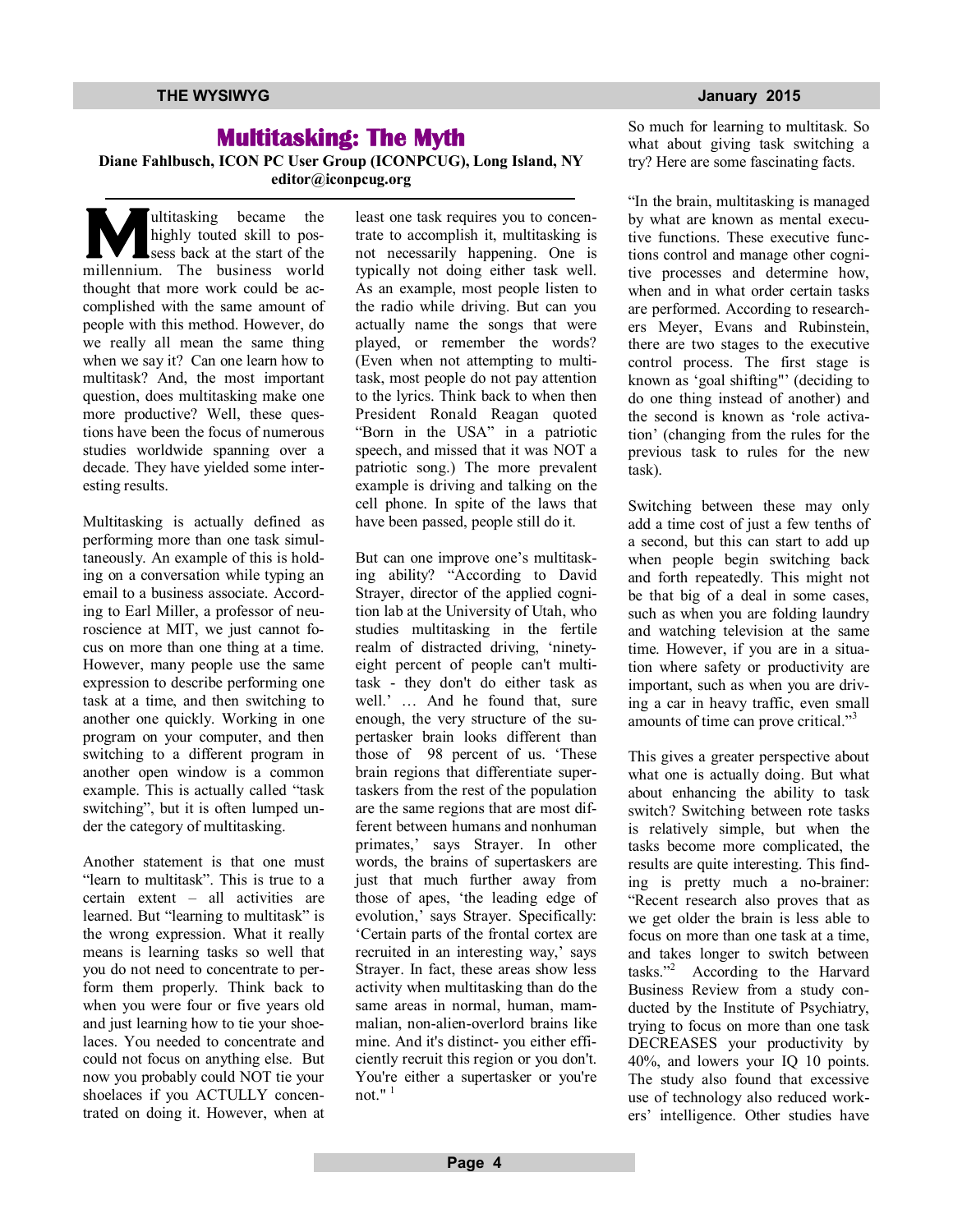### **THE WYSIWYG January 2015**

shown that multitasking/taskswitching reduces one's mental abilities TWO TIMES the effect of smoking marijuana, or the equivalent of losing a full night's sleep. It also increases one's stress. And of course the all famous talking on the cell phone while driving, even with a hands free device, decreases reaction time the equivalent of a blood alcohol level of .08%. As a side note, having a conversation with a passenger is only slightly less distracting, as per insurance industry statistics.

But this finding is actually shocking. "In a 2009 study, Stanford researcher Clifford Nass challenged 262 college students to complete experiments that involved switching among tasks, filtering irrelevant information, and using working memory. Nass and his colleagues expected that frequent multitaskers would outperform nonmultitaskers on at least some of these activities. They found the opposite: Chronic multitaskers were abysmal at all three tasks. The scariest part: Only one of the experiments actually involved multitasking, signaling to Nass that even when they focus on a single activity, frequent multitaskers use their brains less effectively."<sup>4</sup>

My mother always said, "Do one thing at a time. …Turn the television/ radio off and do your homework." She was so right, and ahead of her time. So this adds up to some very harsh realities. Multitasking is a "hardwired" ability for 2% of the population, but a giant myth for 98% of the population. Additionally, tasks requiring the same cognitive ability can NOT be performed simultaneously, such as watching a movie and responding to emails. (Both require visual and linguistic cognition.) Most people are actually task switching. This is fine when the activities are simple tasks that are well learned and do NOT require the same cognitive ability. The more one attempts to task shift, the worse one gets, not to mention damaging to overall mental functioning, perhaps permanently. One final conclusion from multiple studies is that the people who insist that they can multitask are the WORST at it. Does this sound like anyone you know?

<sup>1</sup> "This is Your Brain on Multitasking" by Garth Sundem, February 24, 2012, www.psychologytoday.com

<sup>2</sup> "Think You're Multitasking? Think Again", by Jon Hamilton, October 2, 2008, www.npr.org

<sup>3</sup> "The Cognitive Costs of Multitasking", by Kendra Cherry, March4,

2014, http://psychology.about.com/od/ cognitivepsychology/a/costs-ofmultitasking.htm

4 "Don't Multitask: You Brain Will Thank you", by Issie Lapowsky, April 17, 2013, http://business.time. com/2013/04/17/dont-multitask-yourbrain-will-thank-you/

*This article has been obtained from APCUG with the author's permission for publication by APCUG member groups.*

唯 伯 伯 伯

## **Alternate High End Smart Phones That Will Cost Less**

### *by Ira Wilsker*

### **WEBSITES:**

https://oneplus.net https://play.google.com/store/devices http://www.gethuawei.com http://www.pcmag.com/ article2/0,2817,2457951,00.asp http://www.engadget.com/2014/05/08/ oneplus-one-review/ http://www.engadget.com/products/ oneplus/one/specs/#64gb http://www.tomshardware.com/ reviews/oneplus-onesmartphone,3992.html http://www.techradar.com/reviews/ phones/mobile-phones/oneplus-one-1244307/review http://www.androidcentral.com/ oneplus-one-review

**I** n a previous article, I explained several of the alternative methods of purchasing factory new or refurbished smart phones at deeply discounted prices, without any long term contracts. One of the sources mentioned was Google and its "Google Phones", which are sold directly by Google from its "Play Store" at play. google.com/store/devices. There are several models of "Google Phones" available, including some of the latest name-brand Android powered smart phones and other smart devices which are "unlocked" (can be used on any

compatible carrier), without requiring any long term contacts. One advantage of these "Google Phones" over the similar models sold by the major cell phone carriers, is that they will almost always come with the latest version of Android installed, currently Android 5.0, code named "Lollipop", and most have a fast upgrade path to newer versions of Android as they are released. There are also legitimate third party sellers who sell these "Google Phones" at substantial discounts, ready to activate on any compatible carrier without a long term contract. Google is currently promoting the Nexus series of phones, including the Nexus 9, 6, and 5 series, Motorola-Lenovo Moto G, and the HTC One (M8).

Late last spring, after reading reviews of a new model phone that was first displayed at the January, 2014, Consumer Electronics Show (CES), in Las Vegas, I had an interest in the Huawei Ascend Mate 2, which finally went on sale in June, 2014. The large phone, considered by many to be a "phablet", because it serves both as a full featured phone and a 6.1" tablet, was solely available direct from the manufacturer's Dallas office, or from Amazon, for \$299 as an unlocked GSM phone, ready to activate on AT&T or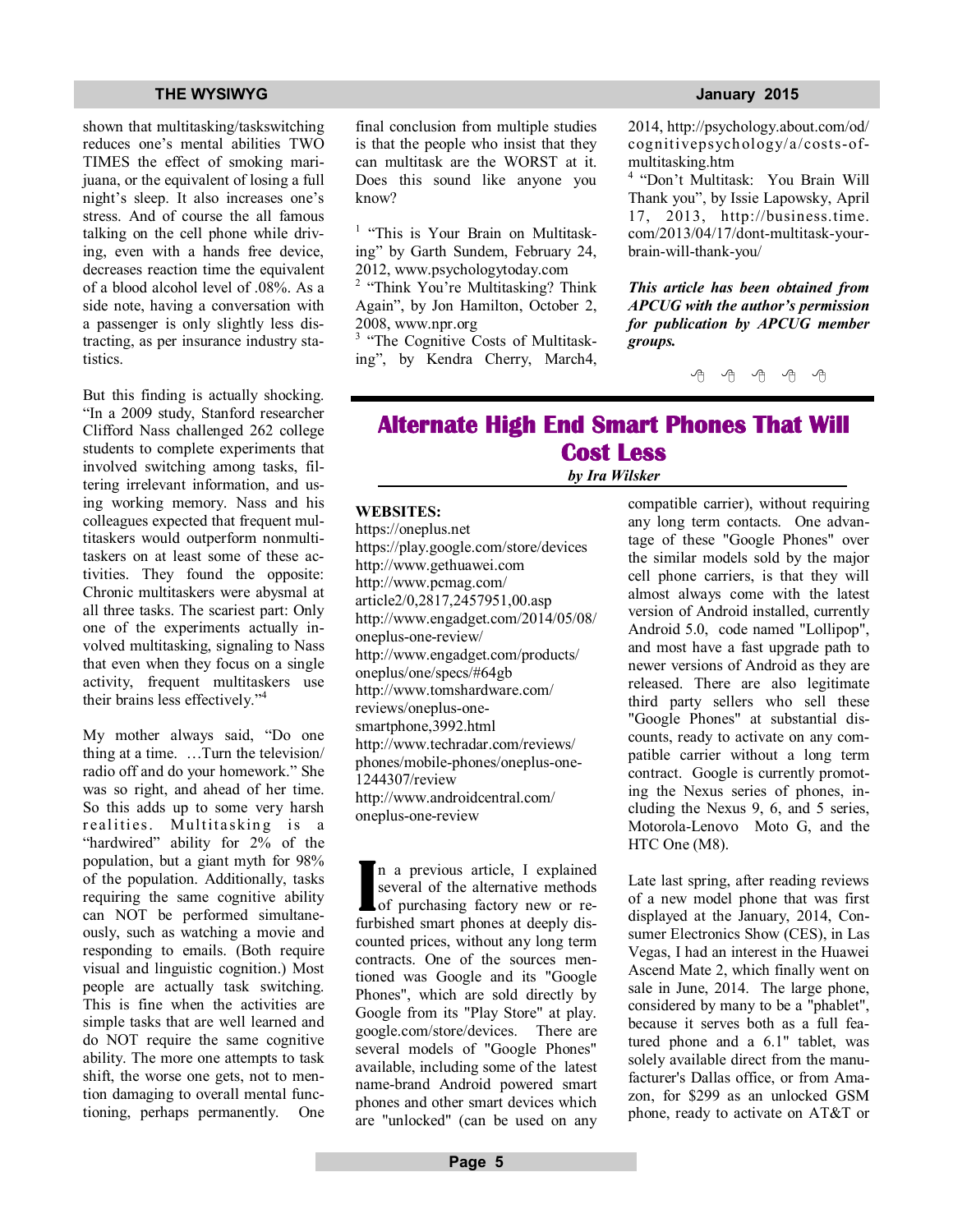### **THE WYSIWYG** *CONSUMISTION CONSUMISTION CONSUMISTION CONSUMISTION CONSUMING CONSUMING CONSUMING CONSUMING CONSUMING CONSUMING CONSUMING CONSUMING CONSUMING CONSUMING CONSUMING CONSUMING CONSUMING CONSUMING CONSUMING CONS*

T-Mobile, as well as some of the other GSM carriers. After reading some of the preliminary reviews, which were generally excellent, and reviewing the hardware and software specifications of the Ascend Mate 2, I purchased one for the listed price of \$299, which was approximately half of what a somewhat similar or lesser competitive phone would have cost had I purchased it from my cell phone provider. This full featured phone from Huawei has one of the most powerful batteries in the industry, giving it a full 2.5 days (60 hours) of talk time between charges, 4G-LTE data speeds, 6.1" HD resolution touch screen made from the very rugged and scratch resistant Corning Gorilla Glass 3, a 13 megapixel rear camera, 5 megapixel front camera, quad core 1.6 GHZ processor, 2 GB operating ROM, 16 GB internal RAM (also accepts micro SDHC cards up to 32 GB for added storage), Android 4.3 (will be upgraded to Android 5 "Lollipop" probably in January, 2015), supports Wi-Fi up to 8.02.11 N, and all of the other latest "bells and whistles" features available on its higher priced competitors.

Ordered on a Wednesday evening, the Ascend Mate 2 was delivered on Friday morning. My prior Android phone had an older model and physically larger SIM card; my cell phone carrier provided a new Micro SIM card, and copied the contacts and other stored information to the new smaller format Micro SIM at no charge. The phone was immediately receiving the fast 4G LTE data signal, a strong phone (voice) signal, and was fully operational in every way. No new or extended contract was required by my carrier, and the new phone works flawlessly under my existing cell phone plan. From the time I walked into the cell phone company door, to the time I walked out with my new phone being fully functional was about 15 minutes; I would have been out in about 5 minutes, but the employees were passing my phone around, showing it off to each other, to the point that one employee actually went online and ordered one for himself while I was still in the store!

In the past week, my wife finally decided that she wanted to replace her two and a half year old smart phone, inevitably tasking me with the job of finding her something decent in terms of quality, features, and price. I checked with my cell phone carrier, both in the local company owned store, and on its website, looking at the Black Friday and holiday deals, as well as deals offered locally and online by third party contractors and agents of my phone carrier. I investigated local and online sellers of new or refurbished phones, both specifically (locked) for my current carrier, and similar unlocked phones. I looked at the third party sellers of the discounted Google Phones, and some of my favorite online shopping bots that display the limited time "daily deals" offered online at deeply discounted prices. After discussing the offerings with my wife, she finally decided on a late model (only supplanted by a newer model in November, 2014), factory refurbished, unlocked, high-end smart phone, at about 70% less than what the same model (new) was available from my carrier, and about half of what my carrier charged for an identical (locked) refurbished model on its website. One problem arose; by the time I actually tried to order one for her from the well-known and reputable online seller that evening, they were sold out.

With some disappointment, I went back to looking for deals on a phone for her. She liked my Huawei Ascend Mate 2, still available for \$299, but felt that with its large and easy to read 6.1" screen, it was just too large for her to carry and handle comfortably. She wanted something full featured, but just a little smaller. A few days later, an interesting phone, the brand and model of which I was unfamiliar with, showed up on my favorite daily deals website; what was interesting was that unlike the other offerings, it

was not discounted, just that it was available for a very limited time. Intrigued, I researched this most unusual phone. What I found was a phone that had been purchased by nearly a million international users, but was in such short supply, that it required an "invite" to purchase directly from the manufacturer, and invites were scarce, and only issued by the maker as the limited supplies became available; invites were selling on eBay for as much as \$140 (just the invite, not the phone), and third party "pirate" sellers were selling the phone for as much as double the direct price from the manufacturer. The reason why it was on the daily deals website was that for the next 24 hours (several of those hours had already passed), it will be available for order without an invite. Intrigued why anyone would pay a high price for an "invite" that was originally issued for free by the maker (invites are perishable, and have a very short acceptance period), or pay double the retail price for one immediately available, indicated to me that there was a lot of excess demand for this phone. Rhetorically, I asked myself, "What kind of phone would generate this much interest?"

This is where I discovered a very high performance and powerful phone that was going head-to-head in features and functionality with the new iPhone 6 Plus, as well as the latest releases from Samsung, Nexus, and other major makers. This phone, the OnePlus One (oneplus.net), was available in two versions, identical in all respects except for price, color, and storage capacity. The basic model, including 3 GB of operating memory and 16 GB of internal storage, a 5.5" Gorilla Glass 3 HD screen, available in white, for \$299, while the other model, identical except in black and with 64GB of internal memory, was \$349. Both models are unlocked GSM phones, fully functional on AT&T, T-Mobile, and other GSM carriers, and sell for half or less than their direct competitors sold by the cell phone carriers.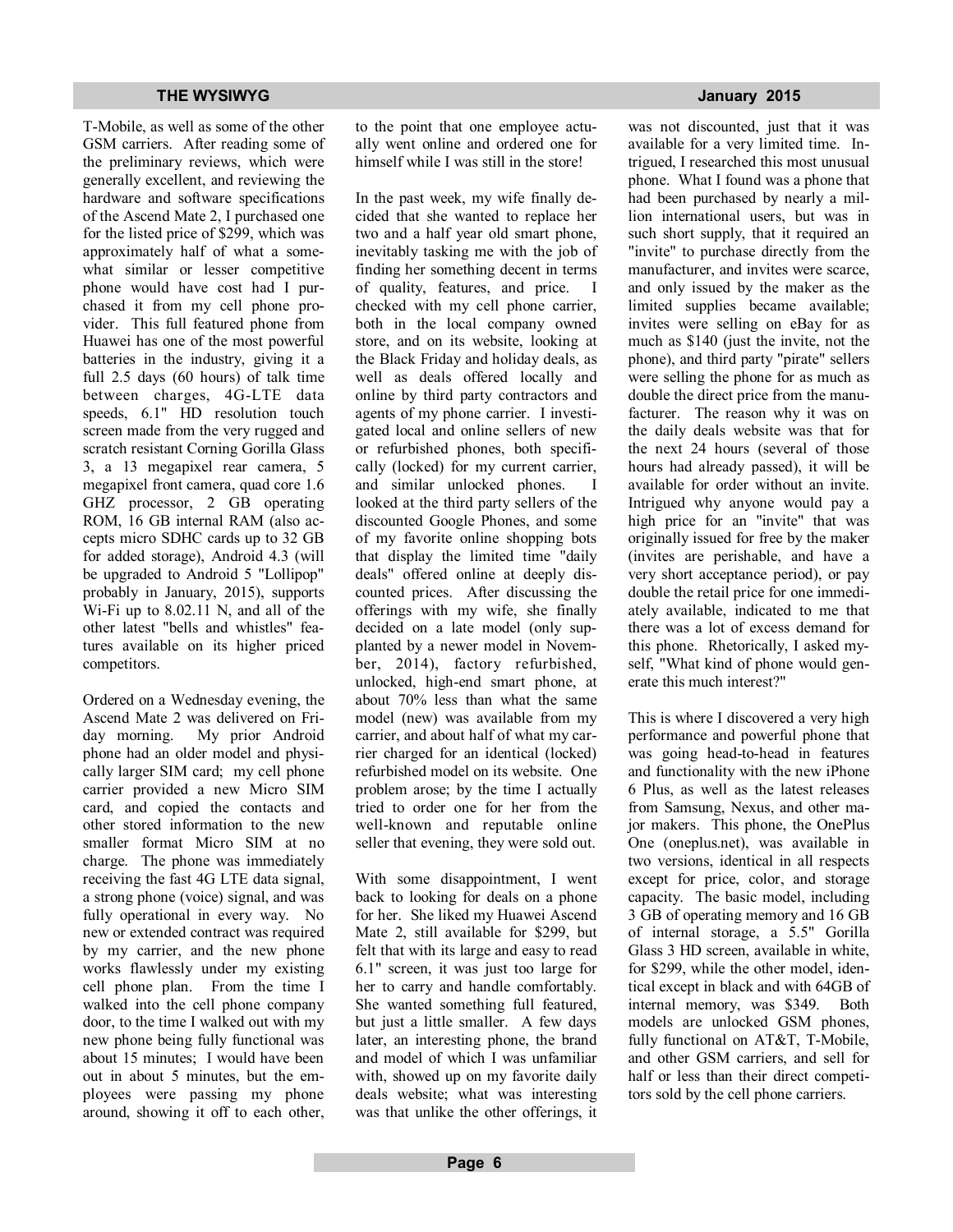Other than the price advantage, I wondered why people were frantically trying to get an invite, or pay exorbitant prices on eBay and other third party sellers for just an invite to buy a phone, or even pay double retail to get one quickly. These OnePlus One phones are being shipped as fast as they can be manufactured; there is no backup inventory available for sale. Manufactured in China (as are almost all other high end smart phones), the phones sold for the U.S. and Canadian market go by air from China to a shipping facility in California, which then immediately ships the phone to North American buyers using domestic express carriers, often with next day or second day delivery.

Still, why all of the frantic demand for these phones? First, the published reviews have been generally excellent, with different technical publications writing glowing reviews such as PCmag's, which said, "From its namebrand processor to its impeccable display, the OnePlus One is every bit the hero device fans have anticipated. Dollar-for-dollar, it's the best unlocked smart phone value around and earns our Editors' Choice award for unlocked phablets." TomsHardware, in is review stated, "The One-Plus One has an off-contract price starting at only \$299, but don't call this smartphone cheap. Hiding behind the OnePlus One's 5.5-inch HD screen is some high-end hardware." The online magazine Engadget, best known for its technology reviews, published in its May 8th, 2014, edition, "For \$300, no other phone comes close to what the OnePlus One offers. Not only does it look and feel like a premium device, but it also comes with specs similar to what you'd find in a flagship smartphone. If you want a high-end phone on a budget, look no further. ... It doesn't make sense that the OnePlus One should be this inexpensive. It looks elegant, feels solid and performs smoothly."

Several other published reviews mirrored the same sentiments.

Simply put, the OnePlus One is a very high powered and powerful unlocked phone available without a contract at a price far below its direct competitors. This self described "Flagship Killer" with the slogan "Never Settle" is a newly designed large screen (5.5") phone, also considered as a "phablet" because it combines the best of a phone and a tablet, is produced by a small company whose employees have the freedom and support to innovate, and continuously improve the product. Just a year old (started operations on December 17, 2013), One-Plus has produced and sold nearly a million phones with the invite process, and has countless thousands of others clamoring for and requesting invites, which by their nature are very scarce.

What makes this phone special is the hardware that goes into it, and the fact that it is explicitly designed to be easily upgradeable to new versions of Android as they become available. Currently shipping with Android 4.4.4, known as "KitKat", the Android 5 "Lollipop" upgrade should be available in early 2015. In terms of hardware, the OnePlus One has one of the most powerful quad core processors currently available (although a competitor just announced that an "octocore", or 8 core processor will be available in its phones in 2015). The OnePlus One has a Qualcomm Snapdragon 801CPU quad core processor, with each core running at 2.5 GHz, one of the top performing processors in the industry. This processor is connected to "3GB of LP-DDR3 RAM running at 1866MHz allows flawless multitasking of even the most demanding apps." (Source: oneplus. net). Depending on the model phone ordered, the phone also includes either 16GB or 64GB of very fast internal flash memory which is used for nonvolatile storage.

The screen has a very high resolution, with a bright and colorful image. According to OnePlus.net, " The One-Plus One features a 5.5" 1080p full HD JDI screen with LTPS technology for a higher pixel density and sharper picture. …

It also makes the screen 300% more shatterproof than OGS technology. Gorilla Glass 3 protects the screen against scratches, and with 178 degree vision, you can enjoy it from just about any angle." Many people are using their smart phone cameras on a frequent basis, and the camera in the OnePlus One is one of the most highly rated in the industry. According to the website, " Boasting a 13 megapixel Sony Exmor IMX214 camera with f/2.0 aperture, the OnePlus One camera takes amazing pictures even in low light conditions. Shoot anytime, anywhere for bright, sharp photos. Our camera boasts 6 physical lenses. Your photos will be more precise and detailed without suffering from distortion often caused by lower apertures." With "selfies" the current rage, the front mounted camera is becoming much more widely used. This smart phone has a 5 Megapixel front facing camera with a very wide 80 degree viewing angle.

In the published reviews, a few reviewers noted their few "cons" with the OnePlus One. Most expressed a concern that this phone does not have a slot for an industry standard, external micro SDHC memory card to increase the available storage; others commented that the 64GB internal memory included in the \$349 version was more than adequate, as that alone provided more storage than most other models have with their external SDHC card installed, and that the included 16GB storage in the base model would likely meet the needs of those wanting a lesser storage capacity. Another concern was the way that the micro SIM card is mounted; a small tool (included) is required to open a sliding tray in the side of the phone, into which the SIM card is placed, and then pushed into the phone; others said that this is not a problem, as it will be unlikely that users will have to periodically replace the SIM card, unless changing carri-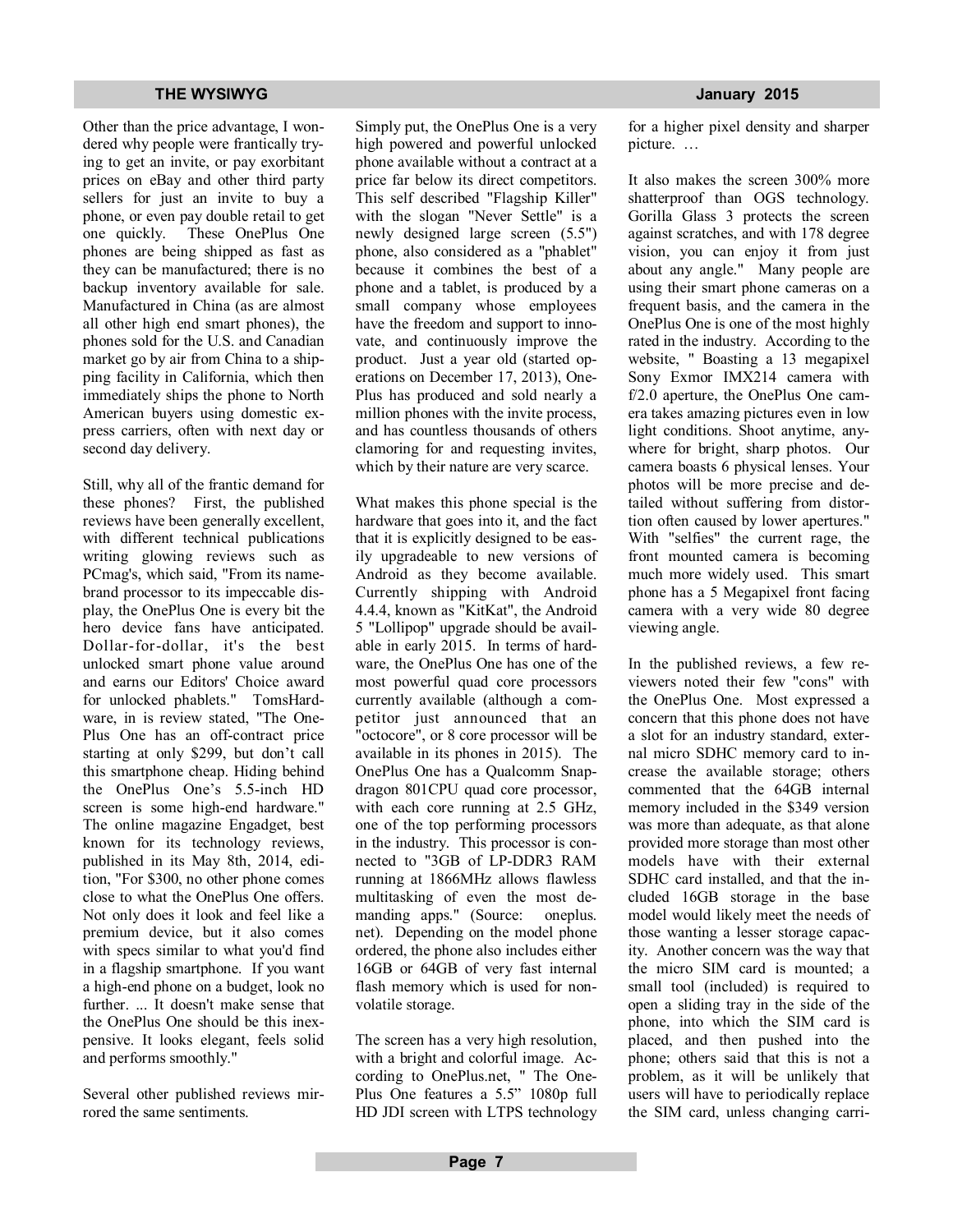### **THE WYSIWYG AND THE WYSIWYG** *CONSUMISTION* **<b>***CONSUMISTION*

ers. Finally, some pundits expressed a concern that the battery in the One-Plus One was not user replaceable; many users want the opportunity to swap batteries as appropriate based on their own personal needs.

During the 24 hours that the OnePlus One was available without an invite, I purchased one for my wife, the 64GB model with the black shell. With a million already in use, there is an abundance of aftermarket cases,

screen protectors, and other accessories available at reasonable prices. Rather than having an older generation refurbished phone of less capability, my wife now has a sophisticated smart phone with more capability and power than she will likely ever use. Move over iPhone 6 Plus; you have met your master.

*Reprinted with the permission of the author - Ira Wilsker*

**A** A A A A

## **What To Do If Your iPad/iPhone Is Taken**

*by Bill Crowe, 2nd Vice President, Sarasota PCUG, FL www.spcug.org editor@spcug.org*

·

·

·

**T** his article is about what to do if a bad guy got your device. There are several things that can be done:

## **If you enabled Find My iPhone on your missing device**

To enable find my iPad/iPhone

- 1. Enable iCloud by going to Settings>iCloud, and entering your Apple ID and Apple passcode(password)
- 1. Turn on Find My iPad

These steps can be followed if Find My iPhone/iPad was enabled on your device *before* it was lost or stolen.

- 1. Attempt to locate your device using Find My iPhone at icloud. com/find, or using the free Find My iPhone app.
- 2. Put the device in Lost Mode to set a 4-digit passcode and display a custom message with your phone number on your device. While the device is in Lost Mode, you can also keep track of changes to your device's location. Lost Mode requires that your missing device be using iOS 6 or later. If your device is using iOS 5, you can still lock your device remotely and display a message on the screen.

Use lost mode or lock a device:

 Sign in to icloud.com/#find with your Apple ID (the one you use with iCloud) If you're already using an iCloud web app, click the app's name to switch apps. ·

 Click All Devices, then select the device you want to track or lock.

Click Lost Mode (iOS 6 or later), or Lock (iOS 5 or OS X v10.7.5 or later).

Follow the onscreen instructions, keeping the following in mind:

- If your iOS device already has a passcode, that passcode is used to lock the device.
- If you're asked to enter a passcode, that passcode will be required to unlock the device.
- If you're asked to enter a phone number, enter a number where you can be reached. The number appears on the device's locked screen.
- If you're asked to enter a message, you may want to

indicate that the device is lost or how to contact you. The message appears on the device's locked screen.

- If your device is **online**, it locks and tracking begins (if applicable). If Location Services is turned off on the device, it's temporarily turned onto track its location. A confirmation email is sent to your Apple ID email address.
- If it's offline, the lock and tracking (if applicable) take effect the next time it's online.
- If you used Lost Mode, you see the device's current location, as well as any changes in its location on the map.
- To change the message or phone number shown on the lost device, or to turn off Lost Mode, click Lost Mode, then make your changes.
- Note: If you forget the passcode, then lock it and later find it, you may need to take it to an authorized repair center to unlock
- 3. If you want to delete all of your personal information from your missing device, you can erase it remotely. Please note that when you erase a device, you will no longer be able to locate it.
- 4. Report your lost or stolen device to local law enforcement and your wireless carrier. Apple doesn't track or flag lost or stolen products, but you can use My Support Profile (supportprofile.apple.com) to find a list of serial numbers for products that you've purchased or registered with your Apple ID.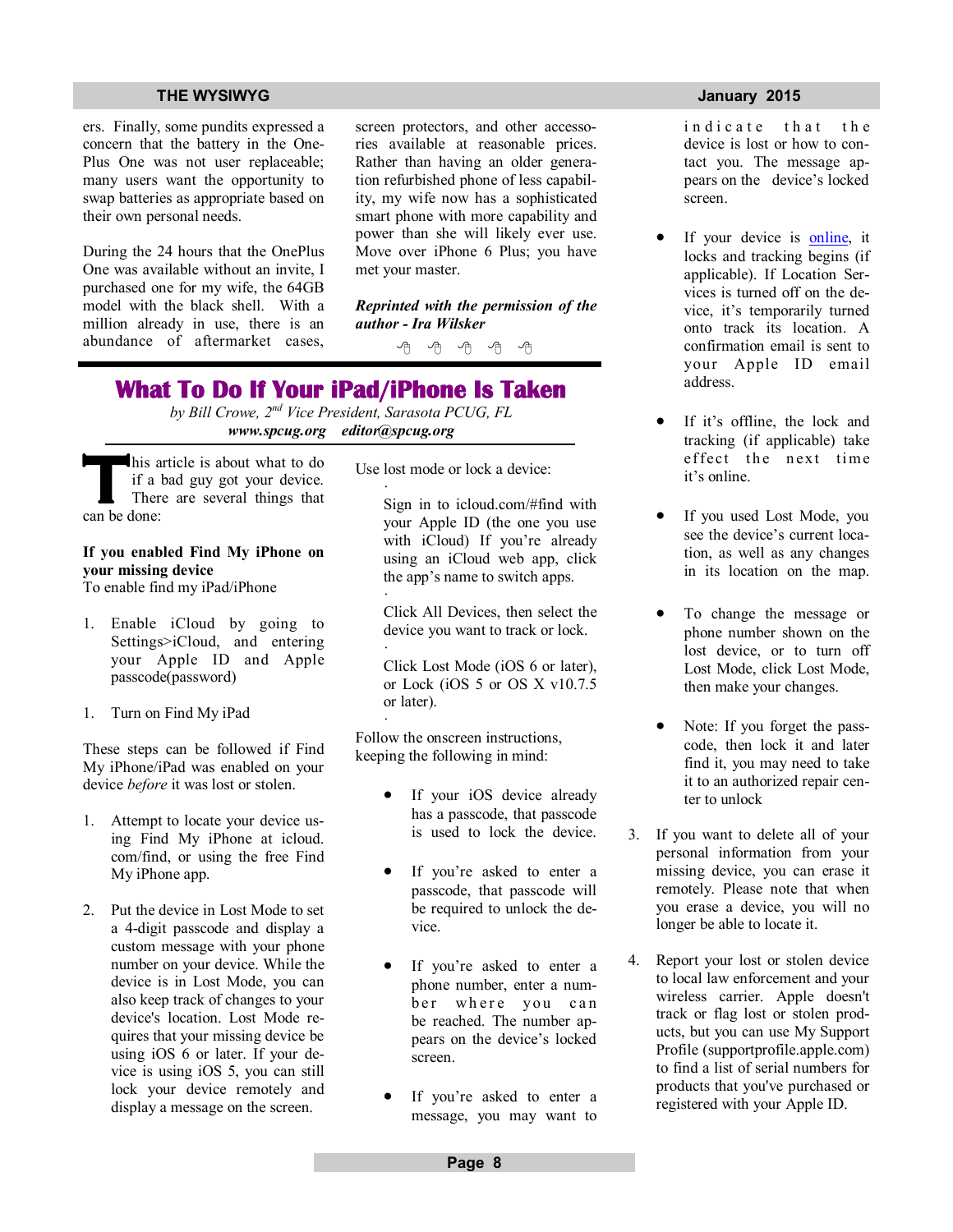### **THE WYSIWYG January 2015**

Note: If your missing device is offline, you can still put it in Lost Mode, lock it, or erase it. Your commands will take effect when the device comes back online.

### **If you did not enable Find My iPhone on your missing device:**

If you did not enable Find My iPhone before it was lost or stolen, you can't use it to locate or protect your device, but you can still follow these steps:

- 1. Change your iCloud password to ensure that no one else can use your device to delete or make changes to your iCloud data.
- 2. Report your lost or stolen device to local law enforcement and your wireless carrier. Apple doesn't track or flag lost or stolen products, but you can use My Support Profile (supportprofile.apple.com) to find a list of serial numbers for products that you've purchased or registered with your Apple ID.

*This article has been obtained from APCUG with the author's permission for publication by APCUG member groups.*

A A A A A



## "It's a lot more effective than Craigslist."

*This cartoon was reprinted with permission from the "How To Geek" online newsletter, available online at newsletter@howtogeek.com*

## **Last Month's Meeting**

ast month SHCC member and<br>author of the WYSIWYG col-<br>umn in the newsletter pre-<br>sented web sites from the column. It ast month SHCC member and author of the WYSIWYG column in the newsletter prewas surprising how many members seemed as though they were just discovering the column for the first time. All web sites featured in the column are included on the club web site. In the menu on the left, click "Web Page

Reviews". The web sites are categorized several different ways, by date of newsletter appearance, by subject / key word, and by web domain name. Paul puts a lot of time into the column each month. Check it out in the newsletter and / or on line at the SHCC web site.

A A A A A

### **The President's Pen**

### *(Continued from page 3)*

massive contracts that some online retailer have with delivery services have cut the cost and benefited all of us.

Online service fees are much the same as handling. My parking reservation will save time checking out. I hand the attendant my printed sheet, they scan it, and wave bye bye. The parking service gets the money at the start of my parking instead of the end, I am locked into using their service, at least for the current trip, and I use less time of their attendant. So they win, win, and win; then charge me a fee for saving them money. Shouldn't the additional web site cost to do this just be a cost of doing business? At least when you buy tickets on line they have to mail them to you with an envelope and a stamp. But then these fees are several dollars per ticket and only one envelope and one stamp; what a rip off.

中 中 中 中 中

## **SHCC Emergency Cancellation**

**The Sterling Heights Computer Club might find it necessary to cancel an event if the weather gets bad enough. All members of** he Sterling Heights Computer Club might find it necessary to cancel an event if the weather SHCC have an email address. One of the SHCC officers will send an email to the addresses SHCC has on file alerting members to the event cancellation. Decisions will not be made before 4:00 PM and decisions will be made by 6:00 PM for the regular 7:30 PM meetings. If weather is questionable an email confirming that the event is NOT cancelled might be sent, so please carefully read any SHCC announcement about events. If your email is broken, call an officer. Don't leave a message, but instead call another officer if you don't talk to someone live. It is your responsibility to keep the email you have listed with SHCC current.